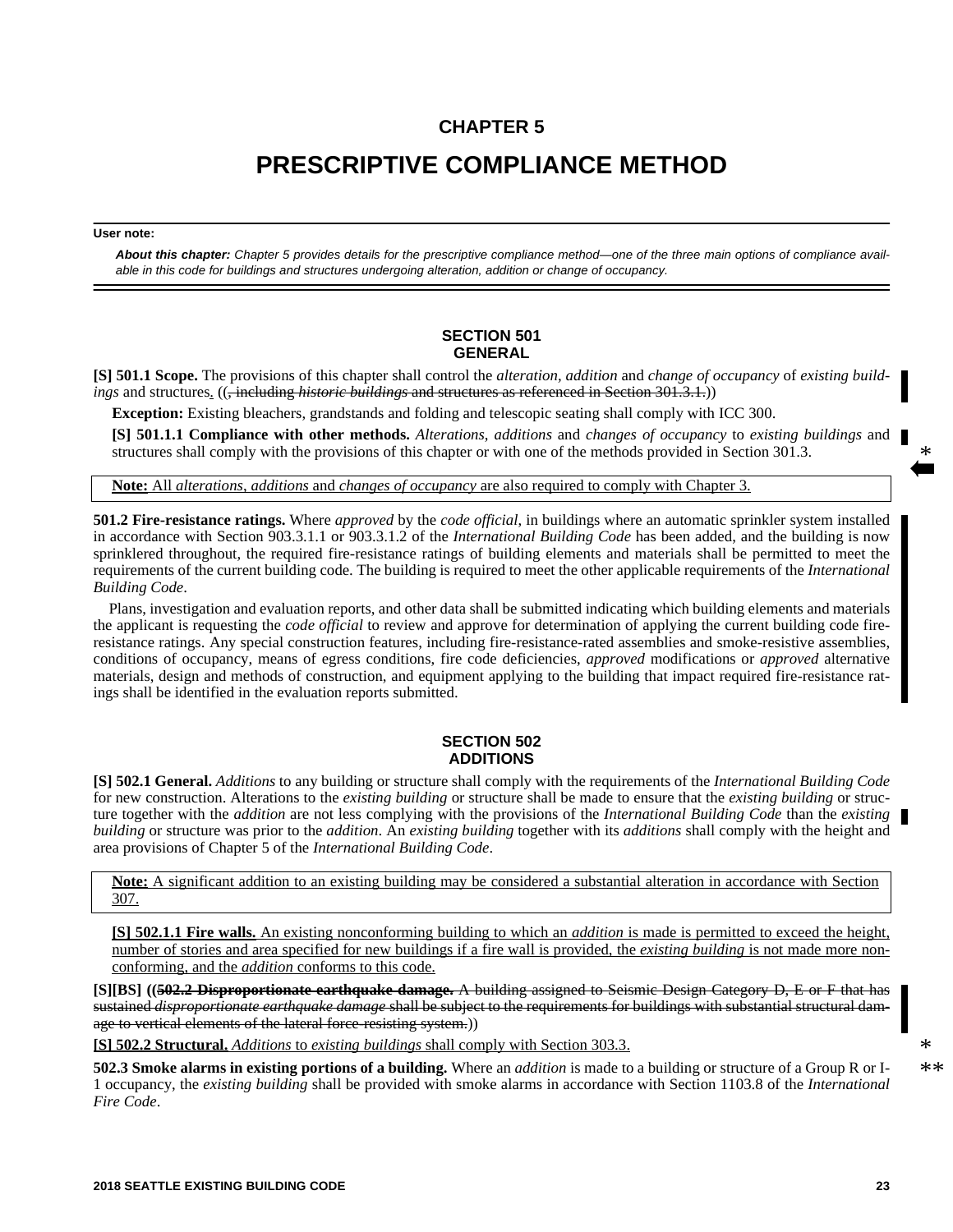**502.4 Carbon monoxide alarms in existing portions of a building.** Where an *addition* is made to a building or structure of Group I-1, I-2, I-4 or R occupancy, the existing building shall be provided with carbon monoxide alarms in accordance with Section 1103.9 of the *International Fire Code* or Section R315 of the *International Residential Code*, as applicable. \*\*

## **Exceptions:**

- 1. Work involving the exterior surfaces of buildings, such as the replacement of roofing or siding, the addition or replacement of windows or doors, or the addition of porches or decks.
- 2. Installation, alteration or *repairs* of plumbing or mechanical systems, other than fuel-burning appliances.

**[S] 502.5 Addition of dwelling units.** Automatic sprinkler systems are required when new dwelling units are added to buildings according to Items 1 through 5 below. This provision is permitted to be used to add one unit after October 29, 1990.

- 1. One unit is permitted to be added to a residential or commercial building without an automatic sprinkler system unless sprinklers are otherwise required by this section. If more than one unit is added, the new units shall be equipped with a sprinkler system.
- 2. In buildings that do not comply with the provisions of this code for number of stories, allowable area, height or type of construction before the unit is added, an automatic sprinkler system shall be provided in the new unit. The addition of the new unit shall not be allowed if it increases the nonconformity.
- 3. In buildings undergoing *substantial alteration,* an automatic sprinkler system shall be installed where required by this code for new construction.
- 4. One unit is permitted to be added to an existing duplex without an automatic sprinkler system where both of the following conditions are met:
	- 4.1 The project is considered a *substantial alteration* only because of the change of occupancy; and
	- 4.2 The building complies with the requirements for building height and number of stories for a Group R-2 occupancy.
- 5. Where one unit is added to an existing duplex, sprinklers are required in the new unit and not in the existing units where all of the following conditions are met:
	- 5.1 The existing duplex does not comply with the requirements for building height and story count for a Group R-2 occupancy;
	- 5.2 The project is considered a *substantial alteration* only because of the *change of occupancy;*
	- 5.3 The new unit is constructed as an *addition* to the duplex;
	- 5.4 The new unit is separated from the existing duplex by a fire wall; and
	- 5.5 The *addition* by itself complies with the requirements for a Group R-2 occupancy.
- **[S] ((502.8 Additions to Group E facilities.** For *additions* to Group E occupancies, storm shelters shall be provided in accordance with Section 1106.1.)

## **SECTION 503 ALTERATIONS**

**[S] 503.1 General.** Except as provided by Section 302.4, 302.5 or this section, *alterations* to any building or structure shall comply with the requirements of the *International Building Code* for new construction. *Alterations* shall be such that the *existing building* or structure is not less complying with the provisions of the *International Building Code* than the *existing building* or structure was prior to the *alteration*.

## **Exceptions:**

- 1. ((An)) Subject to the approval of the code official, existing stairways shall not be required to comply with the requirements of Sections 1011.3 and 1011.5.2 of the *International Building Code* where the existing space and construction  $((\text{does}))$  do not allow a reduction in pitch or slope.
- 2. Handrails otherwise required to comply with Section 1011.11 of the *International Building Code* shall not be required to comply with the requirements of Section 1014.6 of the *International Building Code* regarding full extension of the handrails where such extensions would be hazardous because of plan configuration.
- 3. Where changes to offices, outpatient clinics or medical offices occur on a multi-tenant floor that contains non-conforming corridors, new tenant walls associated with the tenant change need not meet the standards for one-hour corridor construction, unless the project is considered a *substantial alteration.*
- 4. Automatic sprinkler systems are required when new dwelling units are added to buildings according to Items 4.1 through 4.6 below. This exception is permitted to be used to add one unit after October 29, 1990.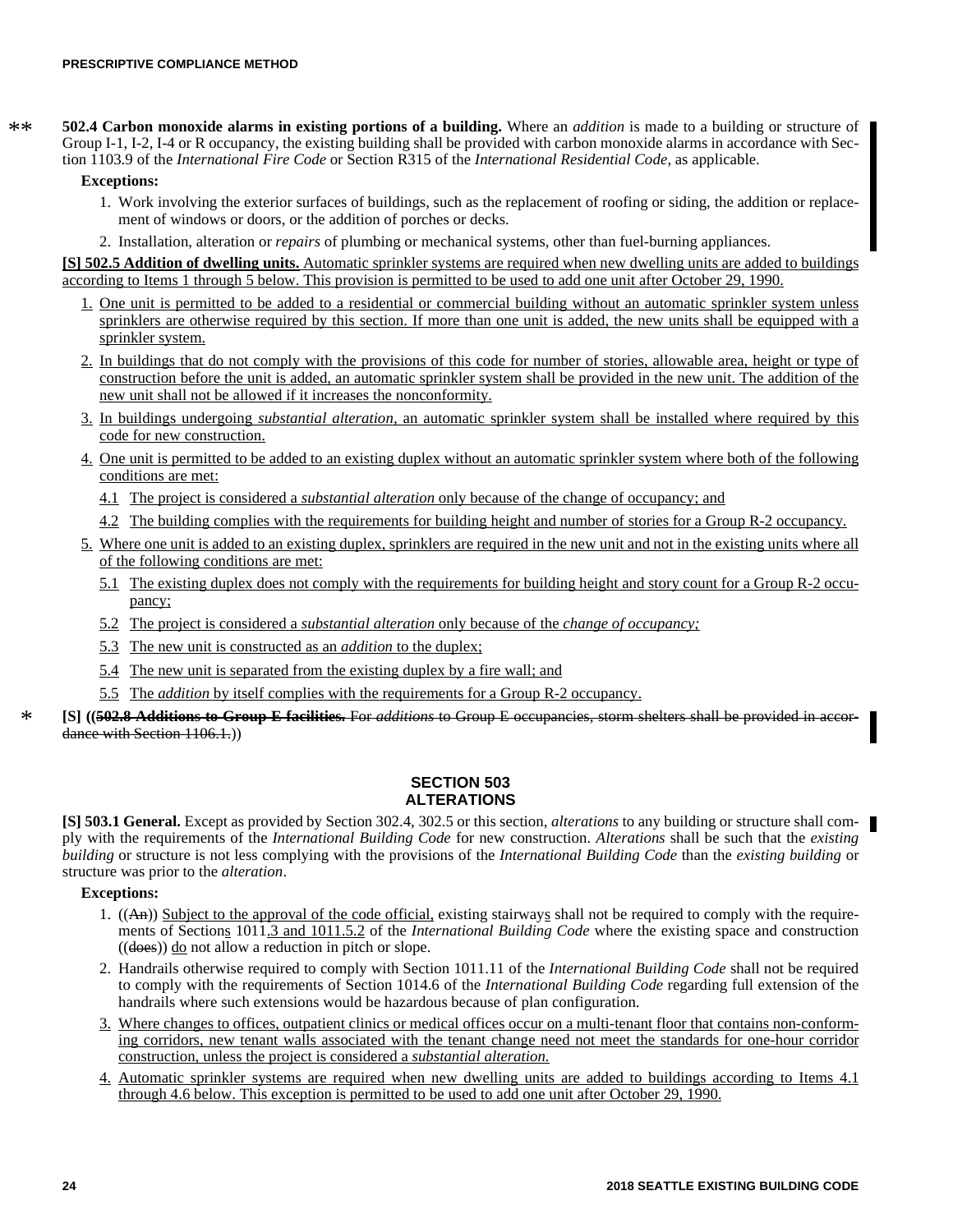- 4.1 One unit is permitted to be added to a residential or commercial building without an automatic sprinkler system unless sprinklers are otherwise required by this section. If more than one unit is added, the new units shall be equipped with a sprinkler system.
- 4.2 In buildings that do not comply with the provisions of this code for number of stories, allowable area, height or type of construction before the unit is added, an automatic sprinkler system shall be provided in the new unit. The addition of the new unit shall not be allowed if it increases the nonconformity.
- 4.3 In buildings undergoing *substantial alteration,* an automatic sprinkler system shall be installed where required by this code for new construction.
- 4.4 One unit is permitted to be added to an existing duplex without an automatic sprinkler system where both of the following conditions are met:
	- 4.4.1 The project is considered a *substantial alteration* only because of the *change of occupancy;* and
	- 4.4.2 The building complies with the requirements for building height and number of stories for a Group R-2 occupancy.
- 4.5 Where one unit is added to an existing duplex, sprinklers are required in the new unit and not in the existing units where all of the following conditions are met:
	- 4.5.1 The existing duplex does not comply with the requirements for building height and story count for a Group R-2 occupancy;
	- 4.5.2 The project is considered a *substantial alteration* only because of the *change of occupancy;*
	- 4.5.3 The new unit is constructed as an *addition* to the duplex;
	- 4.5.4 The new unit is separated from the existing duplex by a fire wall; and
	- 4.5.5 The addition by itself complies with the requirements for a Group R-2 occupancy.
- 4.6 A sprinkler system is not required when a Group U occupancy that is accessory to a Group R-3 occupancy is converted to a dwelling unit.
- 5. Ceilings in basements are permitted to project to within 6 feet 8 inches (2032 mm) of the finished floor, and beams, girders, ducts or other obstructions are permitted to project to within 6 feet 4 inches (1931 mm) of the finished floor.
- 6. Ceiling height in buildings in existence prior to October 17, 1979, shall be permitted to comply with rules promulgated by the code official.
- ((3)) 7. Where provided in below-grade transportation stations, existing and new escalators shall be permitted to have a clear width of <u>no</u> less than 32 inches (815 mm).

**[S] 503.2 Structural.** *Alterations* to *existing buildings* and structures shall comply with Section 303.1.

**[S] (([BS] 503.5 Seismic Design Category F.** Where the *work area* exceeds 50 percent of the building area, and where the building is assigned to Seismic Design Category F, the structure of the altered building shall meet the requirements of Sections 1609 and 1613 of the *International Building Code*. Reduced seismic forces shall be permitted.))

**[S] (([BS] 503.6 Bracing for unreinforced masonry parapets on reroofing.** Where the intended *alteration* requires a permit for reroofing and involves removal of roofing materials from more than 25 percent of the roof area of a building assigned to Seismic Design Category D, E or F that has parapets constructed of unreinforced masonry, the work shall include installation of parapet bracing to resist out-of-plane seismic forces, unless an evaluation demonstrates compliance of such items. Reduced seismic forces shall be permitted.))

**[S] (([BS] 503.7 Anchorage for concrete and reinforced masonry walls.** Where the *work area* exceeds 50 percent of the building area, the building is assigned to Seismic Design Category C, D, E or F and the building's structural system includes concrete or reinforced masonry walls with a flexible roof diaphragm, the *alteration* work shall include installation of wall anchors at the roof line, unless an evaluation demonstrates compliance of existing wall anchorage. Use of reduced seismic forces shall be permitted.)

**[S] (([BS] 503.9 Bracing for unreinforced masonry parapets in major alterations.** Where the *work area* exceeds 50 percent of the building area, and where the building is assigned to Seismic Design Category C, D, E or F, parapets constructed of unreinforced masonry shall have bracing installed as needed to resist out-of-plane seismic forces, unless an evaluation demonstrates compliance of such items. Reduced seismic forces shall be permitted.))

**[S] (([BS] 503.11 Substantial structural alteration.** Where the *work area* exceeds 50 percent of the building area and where work involves a *substantial structural alteration*, the lateral load-resisting system of the altered building shall satisfy the requirements of Sections 1609 and 1613 of the *International Building Code*. Reduced seismic forces shall be permitted.

**Exceptions:**

1. Buildings of Group R occupancy with not more than five dwelling or sleeping units used solely for residential purposes that are altered based on the conventional light-frame construction methods of the *International Building Code* or in compliance with the provisions of the *International Residential Code*.

\* \*

\*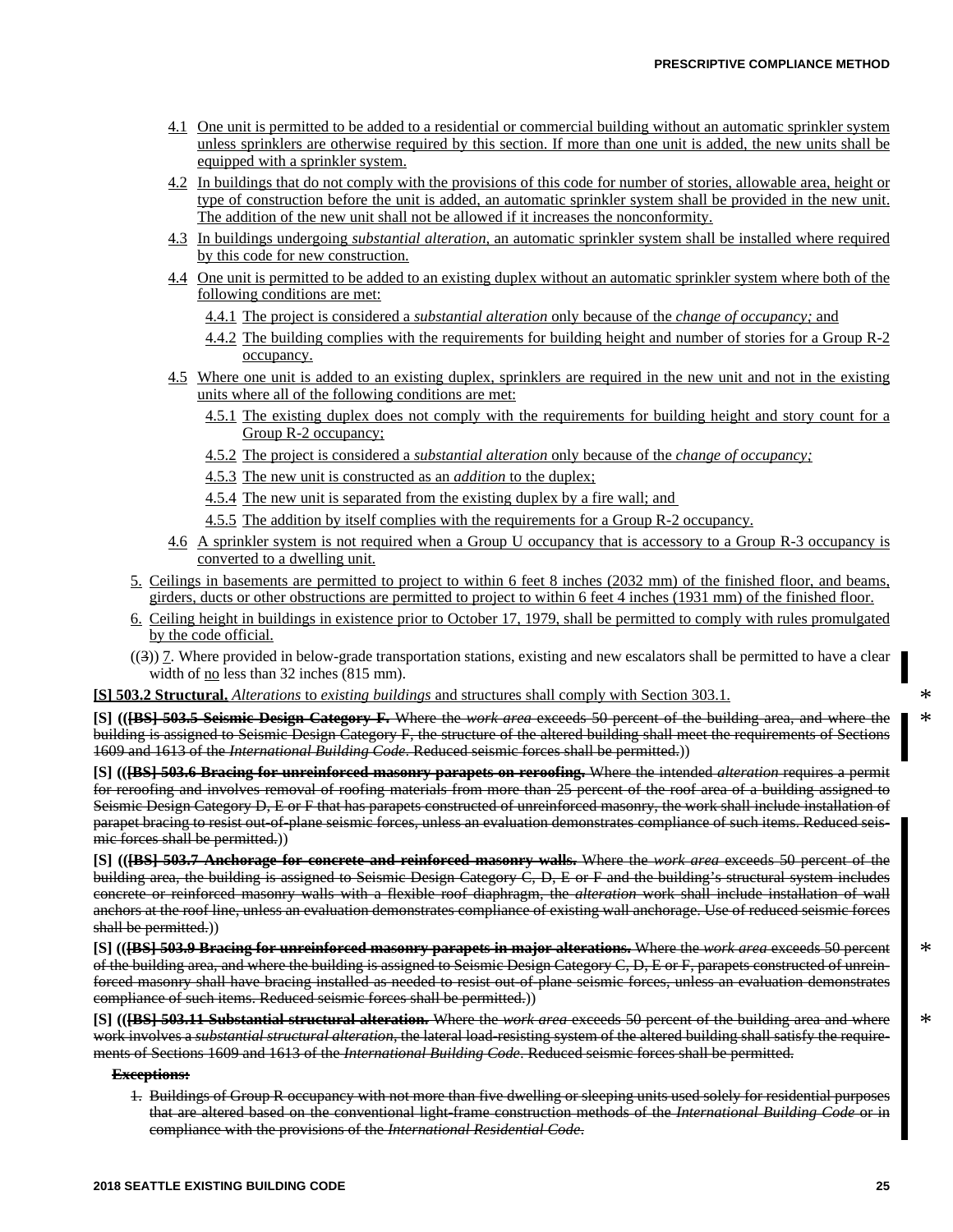2. Where the intended *alteration* involves only the lowest story of a building, only the lateral load-resisting components in and below that story need comply with this section.))

**[S] (([BS] 503.12 Roof diaphragms resisting wind loads in high-wind regions.** Where the intended *alteration* requires a permit for reroofing and involves removal of roofing materials from more than 50 percent of the roof diaphragm of a building or section of a building located where the ultimate design wind speed is greater than 115 mph (51 m/s) in accordance with Figure 1609.3(1) of the *International Building Code* or in a special wind region as defined in Section 1609 of the *International Building Code*, roof diaphragms, connections of the roof diaphragm to roof framing members, and roof-to-wall connections shall be evaluated for the wind loads specified in Section 1609 of the *International Building Code*, including wind uplift. If the diaphragms and connections in their current condition are not capable of resisting 75 percent of those wind loads, they shall be replaced or strengthened in accordance with the loads specified in Section 1609 of the *International Building Code.*))

**[S] ((503.14)) 503.3 Smoke alarms.** Individual sleeping units and individual dwelling units in Group R and I-1 occupancies shall be provided with smoke alarms in accordance with Section 1103.8 of the *International Fire Code*.

**[S] ((503.15)) 503.4 Carbon monoxide alarms.** Carbon monoxide alarms shall be provided to protect sleeping units and dwelling units in Group I-1, I-2, I-4 and R occupancies in accordance with Section 1103.9 of the *International Fire Code*.

### **Exceptions:**

\*

- 1. Work involving the exterior surfaces of buildings, such as the replacement of roofing or siding, the addition or replacement of windows or doors, or the addition of porches or decks.
- 2. Installation, alteration or *repairs* of plumbing or mechanical systems, other than fuel-burning appliances.

**[S] ((503.16)) 503.5 Refuge areas.** Where *alterations* affect the configuration of an area utilized as a refuge area, the capacity of the refuge area shall not be reduced below that required in Sections  $((503.16.1))$   $503.5.1$  through  $((503.16.3))$   $503.5.3$ .

**[S] ((503.16.1)) 503.5.1 Smoke compartments.** In Group I-2 and I-3 occupancies, the required capacity of the refuge areas for smoke compartments in accordance with Sections 407.5.1 and 408.6.2 of the *International Building Code* shall be maintained.

**[S] ((503.16.2)) 503.5.2 Ambulatory care.** In ambulatory care facilities required to be separated by Section 422.2 of the *International Building Code*, the required capacity of the refuge areas for smoke compartments in accordance with Section 422.3.2 of the *International Building Code* shall be maintained.

**[S] ((503.16.3)) 503.5.3 Horizontal exits.** The required capacity of the refuge area for horizontal exits in accordance with Section 1026.4 of the *International Building Code* shall be maintained.

## **SECTION 504 FIRE ESCAPES**

**[S] 504.1 Where permitted.** Fire escapes that are altered shall ((be permitted only as provided for in Sections 504.1.1 through 504.1.4)) comply with this section. Existing fire escapes shall continue to be accepted as a component in the means of egress in *existing buildings* only.

**((504.1.1 New buildings.** Fire escapes shall not constitute any part of the required means of egress in new buildings.

**504.1.2 Existing fire escapes.** Existing fire escapes shall continue to be accepted as a component in the means of egress in *existing buildings* only.

**504.1.3 New fire escapes.** New fire escapes for *existing buildings* shall be permitted only where exterior stairways cannot be utilized because of lot lines limiting stairway size or because of sidewalks, alleys or roads at grade level. New fire escapes shall not incorporate ladders or access by windows.

**504.1.4 Limitations.** Fire escapes shall comply with this section and shall not constitute more than 50 percent of the required number of exits nor more than 50 percent of the required exit capacity.)

**[S] 504.2 Location.** Where located on the front of the building and where projecting beyond the building line, the lowest landing shall be not less than  $((7 \text{ feet } (2134 \text{ mm})))$  8 feet  $(2438 \text{ mm})$  or more than 12 feet  $(3658 \text{ mm})$  above grade, and shall be equipped with a counterbalanced stairway to the street. In alleyways and thoroughfares less than 30 feet (9144 mm) wide, the clearance under the lowest landing shall be not less than 12 feet (3658 mm).

**[S] 504.3 Construction.** The fire escape shall be designed to support a live load of 100 pounds per square foot (4788 Pa) and shall be constructed of steel or other *approved noncombustible materials*. ((Fire escapes constructed of wood not less than nominal 2 inches (51 mm) thick are permitted on buildings of Type V construction. Walkways and railings located over or supported by combustible roofs in buildings of Type III and IV construction are permitted to be of wood not less than nominal 2 inches (51 mm) thick.)

**504.4 Dimensions.** Stairways shall be not less than 22 inches (559 mm) wide with risers not more than, and treads not less than, 8 inches (203 mm) and landings at the foot of stairways not less than 40 inches (1016 mm) wide by 36 inches (914 mm) long, located not more than 8 inches (203 mm) below the door.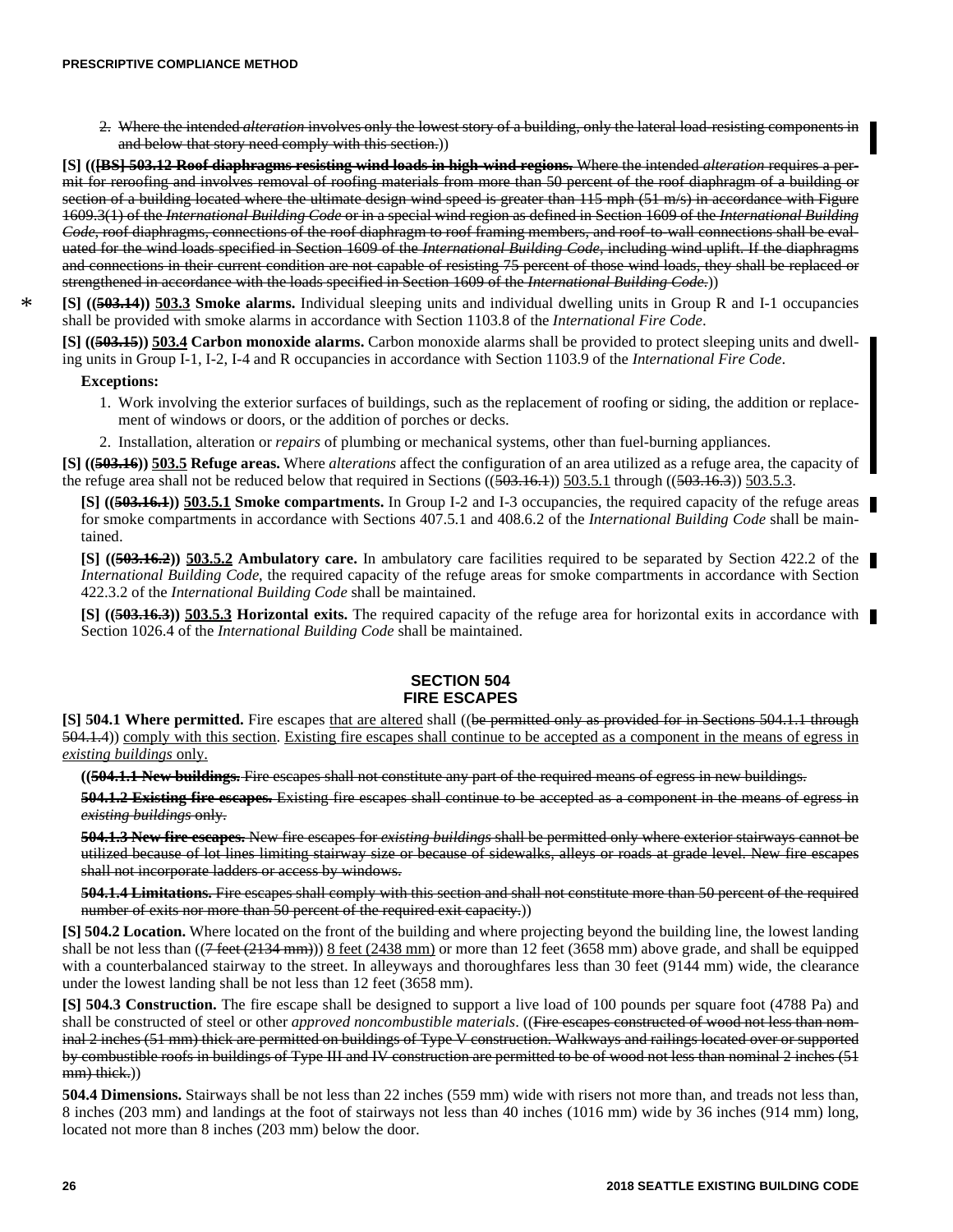**504.5 Opening protectives.** Doors and windows within 10 feet (3048 mm) of fire escape stairways shall be protected with  $3/4$ hour opening protectives.

**Exception:** Opening protection shall not be required in buildings equipped throughout with an *approved* automatic sprinkler system.

## **SECTION 505 WINDOWS AND EMERGENCY ESCAPE OPENINGS**

**505.1 Replacement glass.** The installation or replacement of glass shall be as required for new installations.

**505.2 Replacement window opening control devices.** In Group R-2 or R-3 buildings containing dwelling units, ((and one- and two-family dwellings and townhouses regulated by the *International Residential Code*,)) window opening control devices complying with ASTM F2090 shall be installed where an existing window is replaced and where all of the following apply to the replacement window:

- 1. The window is operable.
- 2. The window replacement includes replacement of the sash and the frame.
- 3. One of the following applies:
	- 3.1. In Group R-2 or R-3 buildings containing dwelling units, the top of the sill of the window opening is at a height less than 36 inches (915 mm) above the finished floor.
	- ((3.2. In one- and two-family dwellings and townhouses regulated by the *International Residential Code*, the top of the sill of the window opening is at a height less than 24 inches (610 mm) above the finished floor.))
- 4. The window will permit openings that will allow passage of a 4-inch-diameter (102 mm) sphere when the window is in its largest opened position.
- 5. The vertical distance from the top of the sill of the window opening to the finished grade or other surface below, on the exterior of the building, is greater than 72 inches (1829 mm).

The window opening control device, after operation to release the control device allowing the window to fully open, shall not reduce the minimum net clear opening area of the window unit to less than the area required by Section 1030.2 of the *International Building Code*.

## **Exceptions:**

- 1. Operable windows where the top of the sill of the window opening is located more than 75 feet (22 860 mm) above the finished grade or other surface below, on the exterior of the room, space or building, and that are provided with window fall prevention devices that comply with ASTM F2006.
- 2. Operable windows with openings that are provided with window fall prevention devices that comply with ASTM F2090.

**[S] 505.3 Replacement window emergency escape and rescue openings.** Where windows are required to provide *emergency escape* and *rescue openings* in Group R-2 and R-3 occupancies ((and one- and two-family dwellings and townhouses regulated by the *International Residential Code,*)) replacement windows shall be exempt from the requirements of Sections 1030.2, 1030.3 and 1030.4 of the *International Building Code* and Sections R310.2.1, R310.2.2 and R310.2.3 of the *International Residential Code,* provided that the replacement window meets the following conditions:

- 1. The replacement window is the manufacturer's largest standard size window that will fit within the existing frame or existing rough opening. The replacement window shall be permitted to be of the same operating style as the existing window or a style that provides for an equal or greater window opening area than the existing window.
- 2. The replacement of the window is not part of a *change of occupancy*.

Window opening control devices complying with ASTM F2090 shall be permitted for use on windows required to provide emergency escape and rescue openings.

**[S] 505.4 Emergency escape and rescue openings.** Emergency escape and rescue openings shall be operational from the inside of the room without the use of keys or tools. Bars, grilles, grates or similar devices are permitted to be placed over emergency escape and rescue openings provided that the minimum net clear opening size complies with the code that was in effect at the time of construction and such devices shall be releasable or removable from the inside without the use of a key, tool or force greater than that which is required for normal operation of the escape and rescue opening. Where such bars, grilles, grates or similar devices are installed, they shall not reduce the net clear opening of the emergency escape and rescue openings. ((Smoke alarms shall be installed in accordance with Section 907.2.10 of the *International Building Code* regardless of the valuation of the *alteration.*))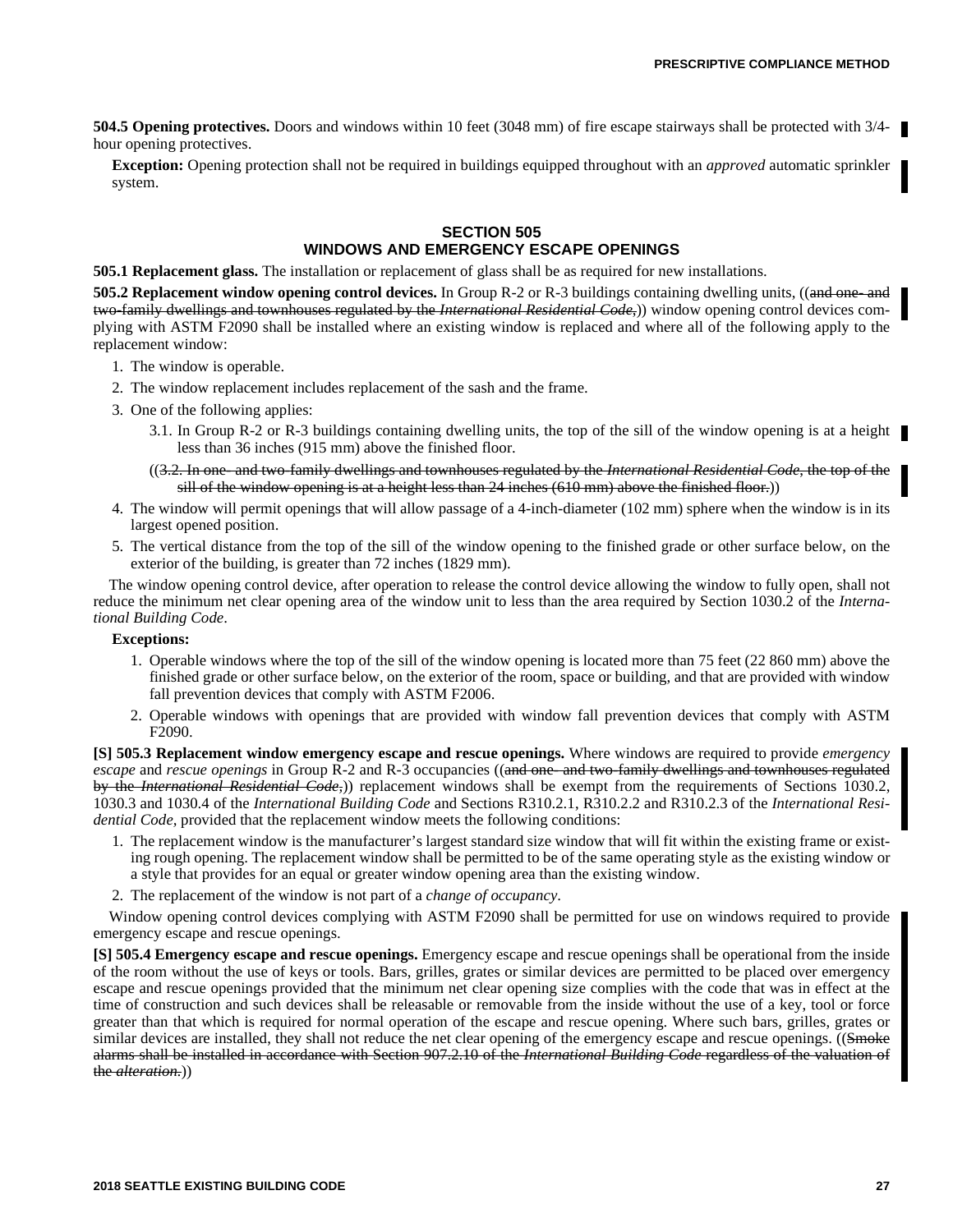## **SECTION 506 CHANGE OF OCCUPANCY**

**[S] 506.1 Compliance.** A *change of occupancy* shall not be made in any building or portion thereof unless that building is made to comply with the requirements of the *International Building Code* for the use or occupancy. Changes of occupancy in a building or portion thereof shall be such that the *existing building* is not less complying with the provisions of ((this code)) the *International Building Code* than the *existing building* or structure was prior to the change. Subject to the approval of the *code official,* changes of occupancy shall be permitted without complying with all of the requirements of this code for the new occupancy, provided that the new occupancy is less hazardous, based on life and fire risk, than the existing occupancy.

**Note:** Conditions arising after the adoption of this code, and conditions not legally in existence at the time of adoption of this code may trigger requirements based on *International Fire Code* Section 102.1, including building upgrades.

## **Exceptions:**

- 1. The building need not be made to comply with Chapter 16 of the *International Building Code* unless required by Section  $((506.4))$  303.2.
- 2. Subject to the approval of the *code official,* an automatic sprinkler system is not required in dwelling units according to Items 2.1 through 2.6 below. This exception is permitted to be used for the change in occupancy for one dwelling unit after October 29, 1990.
	- 2.1 The occupancy of one unit is permitted to be changed to a dwelling unit without an automatic sprinkler system unless sprinklers are otherwise required by this chapter. If more than one unit is changed, the new units shall be equipped with a sprinkler system.
	- 2.2 In buildings that do not comply with the provisions of this code for number of stories, allowable area, height or type of construction before the occupancy of the unit is changed, an automatic sprinkler system shall be provided in the new unit. The *change of occupancy* shall not be allowed if it increases the nonconformity.
	- 2.3 In buildings undergoing *substantial alteration,* an automatic sprinkler system shall be installed where required by this code for new construction.
	- 2.4 The occupancy of one unit is permitted to be changed to a dwelling unit in an existing duplex without an automatic sprinkler system where both of the following conditions are met:
		- 2.4.1 The project is considered a *substantial alteration* only because of the *change of occupancy;* and
		- 2.4.2 The building complies with the requirements for building height and number of stories for a Group R-2 occupancy.
	- 2.5 Where the occupancy of one unit is changed to a dwelling unit in an existing duplex, sprinklers are required in the new unit and not in the existing units where all of the following conditions are met:
		- 2.5.1 The existing duplex does not comply with the requirements for building height and story count for a Group R-2 occupancy;
		- 2.5.2 The project is considered a *substantial alteration* only because of the *change of occupancy;*
		- 2.5.3 The new unit is constructed as an *addition* to the duplex;
		- 2.5.4 The new unit is separated from the existing duplex by a fire wall; and
		- 2.5.5 The addition by itself complies with the requirements for a Group R-2 occupancy.
	- 2.6 A sprinkler system is not required when a Group U occupancy that is accessory to a Group R-3 occupancy is converted to a dwelling unit.

**[S] 506.1.1 Change in the ((character of)) group or use.** A change of occupancy with no *change of occupancy* classification shall not be made to any structure that will subject the structure to any special provisions of the applicable *International Codes*, without approval of the *code official*. Compliance shall be only as necessary to meet the specific provisions and is not intended to require the entire building be brought into compliance.

**Note:** The following illustrate how *change of occupancy* is interpreted:

- Change in classification is a change in the letter designation. An example is a change from B occupancy to R occupancy.
- Change in occupancy group is change in the number designation within an occupancy classification. An example is a change from group R-1 occupancy to R-2 occupancy.
- Change of use is a change in the subcategory within the occupancy group. An example is a change from R-2 apartment to R-2 boarding house.

**[S] ((506.2 Certificate of occupancy.** A certificate of occupancy shall be issued where it has been determined that the requirements for the new occupancy classification have been met.)